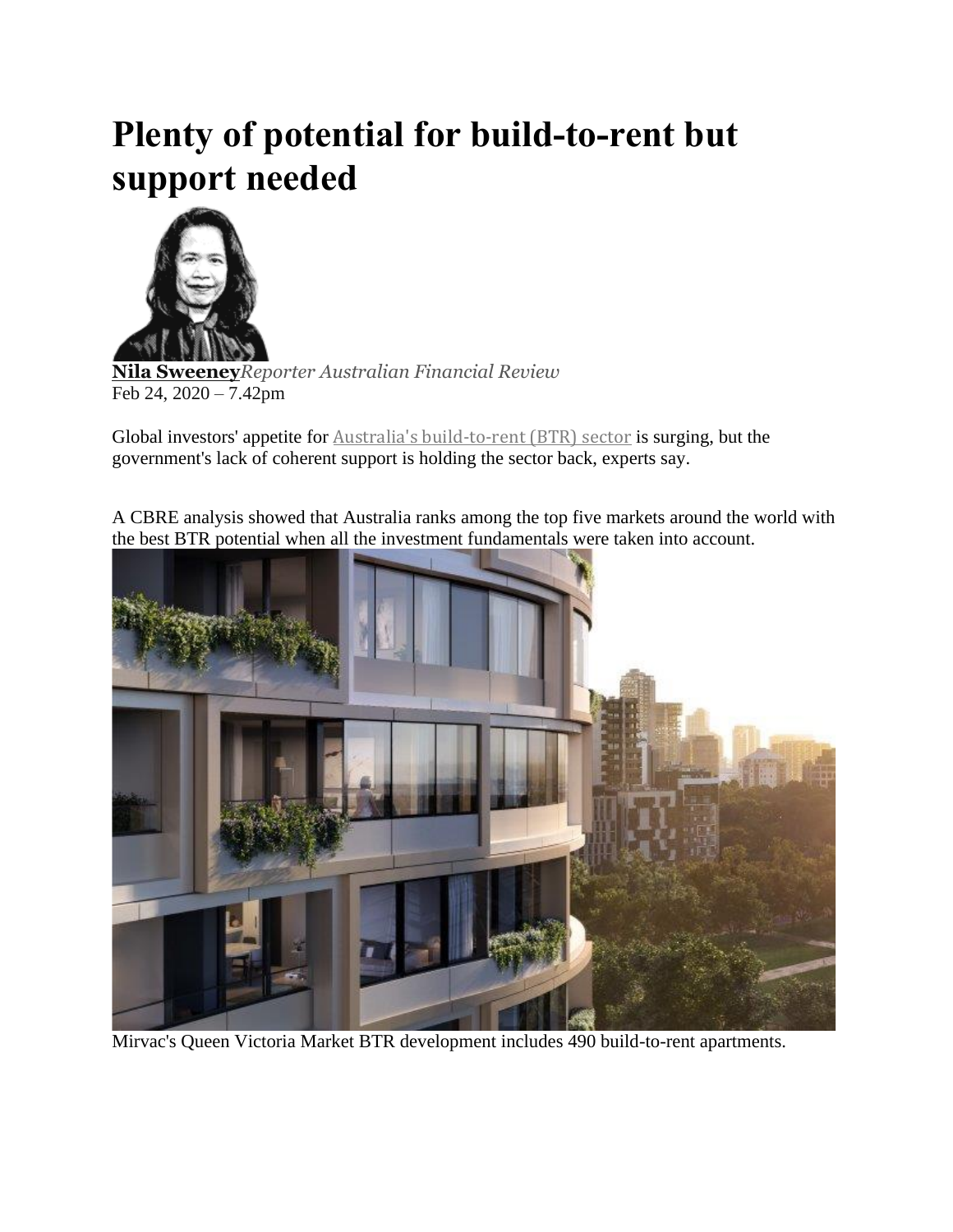"Australia is absolutely the perfect type of place for build-to-rent or multifamily to thrive. We know this industry can work here, and it should work here," Colleen Pentland Lally, senior director at CBRE USA, said.

"Australia has the perfect demographics for it as a country. It has transparency, and has healthy good job and population growth."

CBRE estimates that there are 12,000 BTR units at varying stages of completion in Australia.

Greystar is looking to develop a \$400 million [Melbourne](https://www.afr.com/property/commercial/mega-build-to-rent-project-headed-for-south-yarra-20200205-p53xxy) mixed-use asset including an extra 500 BTR apartments – the largest BTR complex in Australia – by 2023.

Construction of Mirvac's Melbourne BTR projects at Queen Victoria Markets and [Brunswick](https://www.afr.com/property/residential/mirvac-snaps-up-inner-melbourne-super-site-for-build-to-rent-20191210-p53ila) are under way while its first BTR project in [Sydney's](https://www.afr.com/property/residential/sentiment-turns-in-favour-of-build-to-rent-20200219-p542d1) Olympic Park is due to be completed in the next three months.

Alex Notay, build-to-rent fund director at PfP Capital UK, said Australia had the potential to leapfrog UK's BTR sector, but it needed broad support from the government for it to get off the ground.

"Australia is the market that has the most appeal for global capital at the moment," she said.

## **Fundamental demand**

"There's a huge appetite in the market. There's the capacity to build and the fundamental demand is absolutely there. But without the government's support, BTR will not take off. No."

The complicated tax regime was a disincentive and the high entry cost was prohibitive, she said.

"I think one of the challenges for Australia is that you have no federal housing strategy," Ms Notay said.

"Everything is different from state to state, so you don't have that baseline expectation. It's a real challenge, because just the time developers and investors have to spend getting to know all these different regimes, the tax regime, is a major disincentive when they could just be scaling it.

"I think it would be great to see some kind of united housing approach across Australia. This will give global investors more certainty and clarity. Having commonality of approach, I think that would help accelerate the delivery."